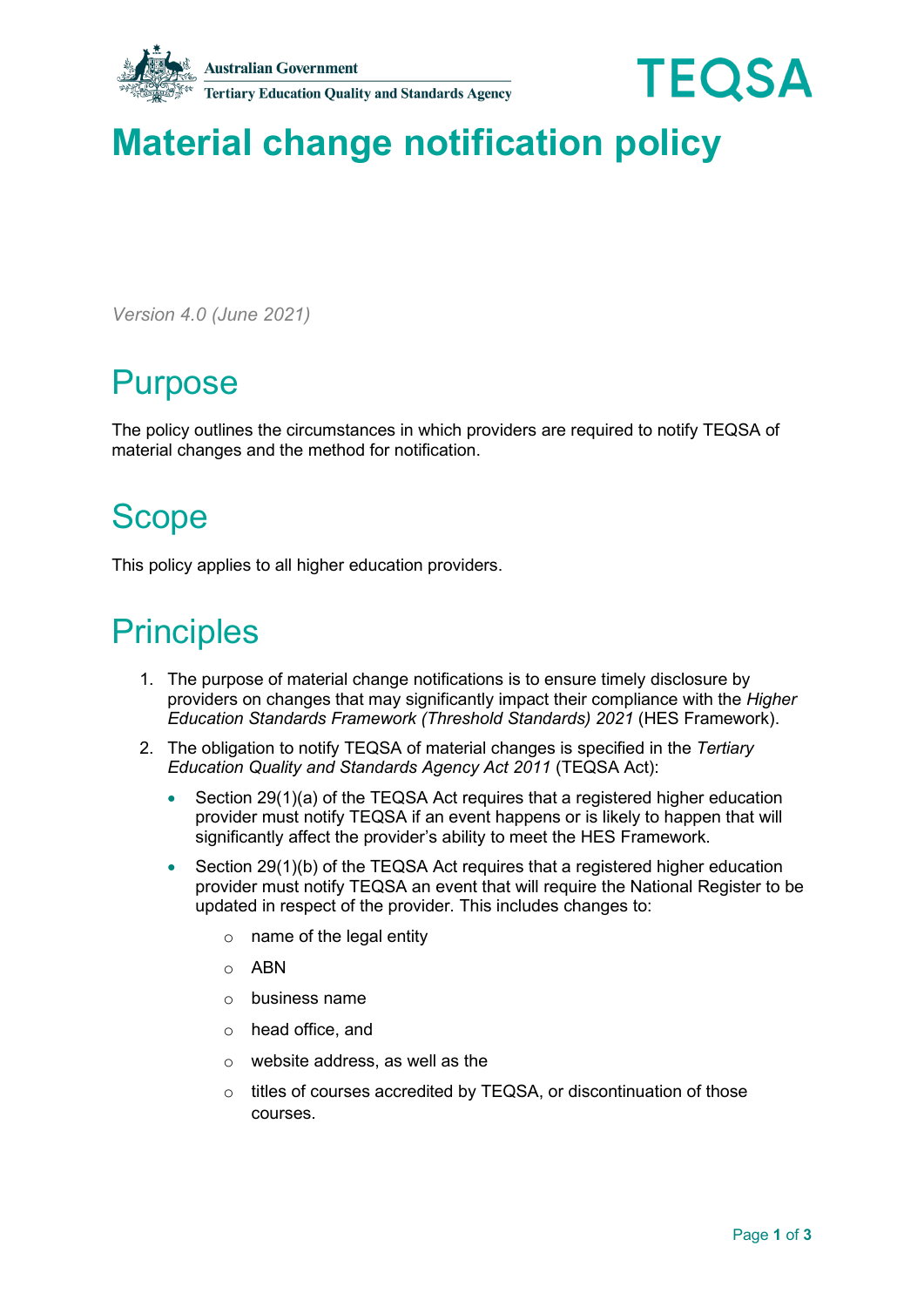



- 3. The notification must be given no later than 14 days after the day that the provider would reasonably be expected to have become aware of the event.
- 4. Notifications do not constitute an application for approval to implement changes, as approval is not required. However, TEQSA will follow up if it considers there is a risk that Standards in the HES Framework have been or will be breached.
- 5. Providers subject to the *Education Services for Overseas Students Act 2000* (ESOS Act) and *National Code of Practice for Providers of Education and Training to Overseas Students 2017* (National Code) should be mindful of any notification requirements arising from changes in circumstances under the ESOS Act. Approval is required for some changes under the ESOS Act.
- 6. What constitutes 'significant' will depend on the individual circumstances of the provider. It is the responsibility of each provider to decide whether an incident significantly affects its ability to comply with the HES Framework.
- 7. Notwithstanding, TEQSA would expect providers to notify TEQSA of the following changes:
	- *changes that may significantly impact governance and status, such as changes to ownership or major shareholdings or changes of Chief Executive Officer, Principal Executive Officer or principal academic leader.*
	- *incidents that significantly impact the safety and well-being of students, such as recurring incidents of sexual assault or sexual harassment or critical incidents and other material breaches in safety.*
	- *changes that may impact on good standing, such as allegations of research misconduct under the Australian Code for the Responsible Conduct of Research or unscheduled compliance audits by another regulator or government department*
	- *changes that may impact on financial viability, such as significant changes to the provider's existing, new or anticipated revenue sources or the appointment of an external administrator, liquidator or receiver.*
	- *significant issues that arise with the delivery by other parties (onshore and offshore) such as failures of the control and reporting systems put in place by the primary provider to monitor third party delivery or failures on the part of the third party to ensure that course delivery meets the HES Framework.*
	- *major course changes (for providers without self-accrediting authority) such as changes to the titles of courses, a notable reduction in course duration or the*  introduction of new majors or specialisations<sup>[1](#page-1-0)</sup>.
- 8. Providers are encouraged to contact their case manager if they are in any doubt about whether a particular event warrants a material change notification.
- 9. Notifications must be submitted via email to [materialchanges@teqsa.gov.au.](mailto:materialchanges@teqsa.gov.au)
- 10. In the event of multiple changes taking place at the same time, only one consolidated notification is required.

<span id="page-1-0"></span><sup>1</sup> When considering changes to a course of study providers are advised to refer to TEQSA's Guidance Note on Changes in a Course of Study and discuss proposed significant changes with their Case Manager to determine whether the proposed changes fundamentally change the nature of the course of study to the extent that TEQSA would require accreditation of a new course.